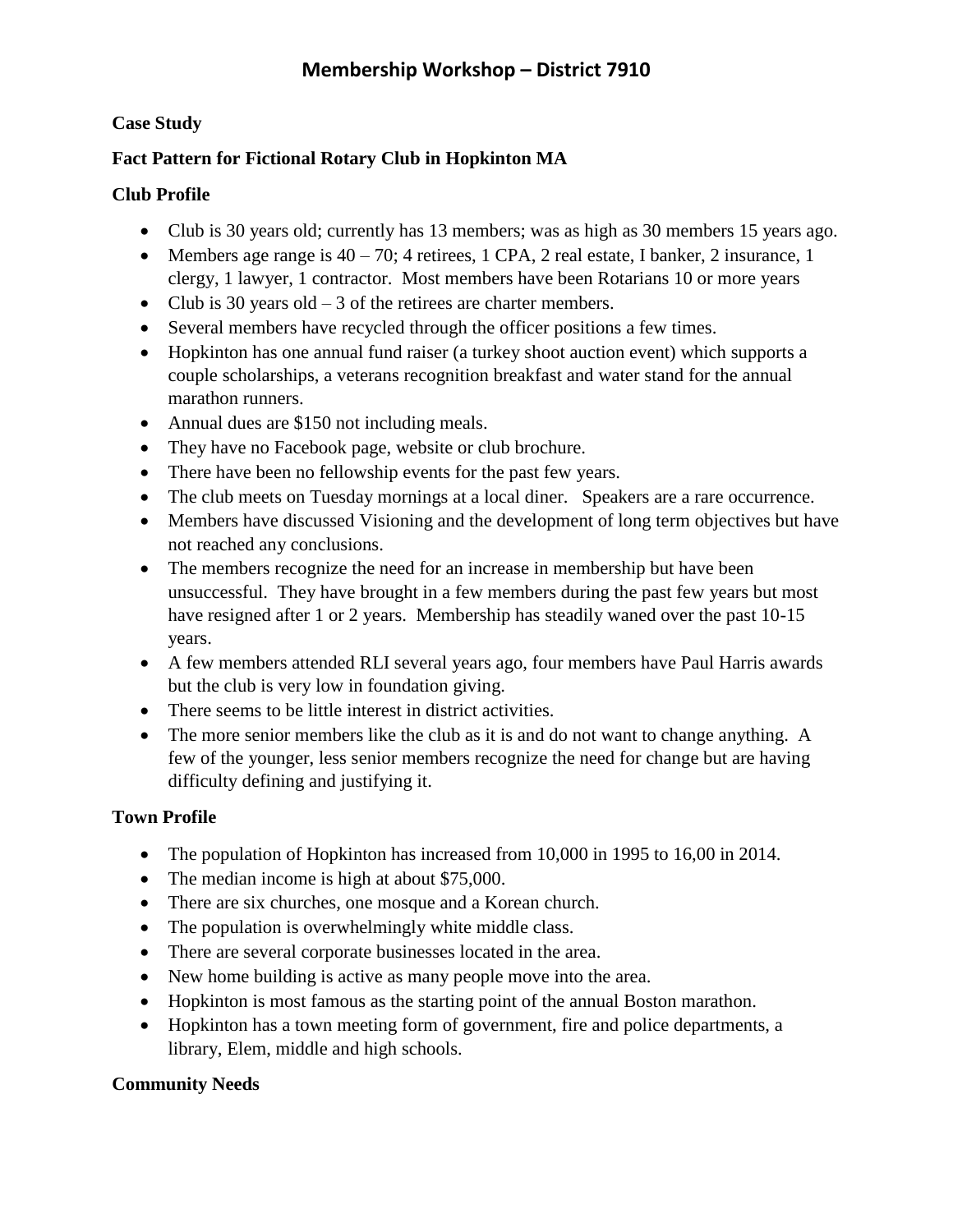- Annual marathon organizers need considerable help and assistance.
- There are several needy families and two nursing homes in the area.
- There is the possibility of Interact clubs at the middle and high schools.
- Scholarship needs are always present.
- Several veteran families live in town.
- A local YMCA hosts several children from poor families.

#### **Objective for the Rotary Club of Hopkinton**

- Significantly improve morale, fellowship and Rotary spirit.
- Increase membership from 13 to 30 during the next three years.

#### **Given**

- The members have met and reached a consensus about a membership objective.
- They agreed to increase their level from 13 to 30 in 3 years, including attrition of 10% per year.
- They have not determined the types of members they want or need.
- They need help developing an action plan, a process for contacting, integrating and engaging members and a long term retention plan.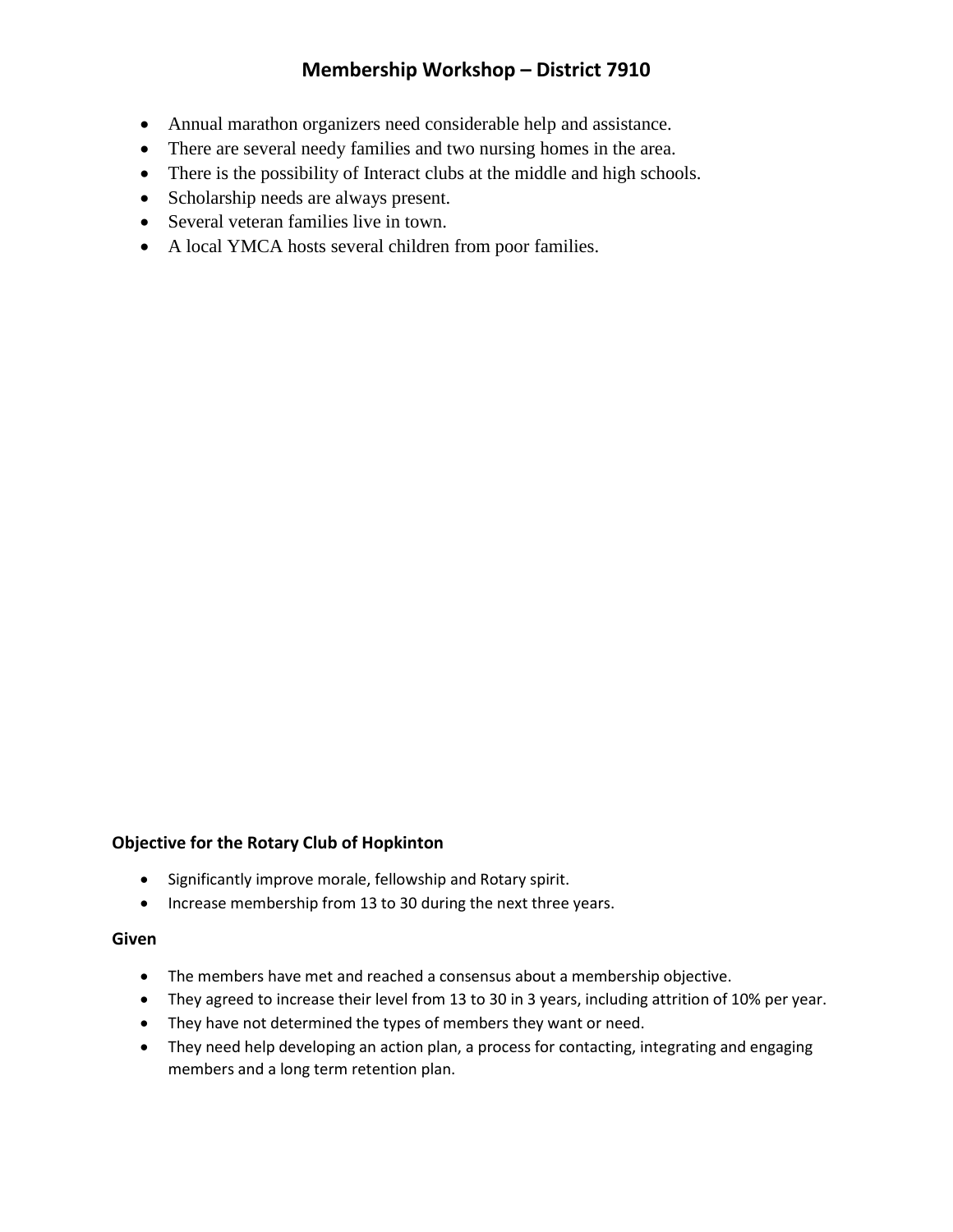**Tasks**

#### **Session I Questions and** *Notes*

- Define the first steps the club must take to prepare for a membership improvement action plan.
	- o Meeting venue, meals, dues?
		- *The diner is a poor venue for the meetings. The venue is important to facilitate the meeting events.*
	- o Agenda, speakers?
		- *Meetings need to be interesting and engaging to the members and prospects.*
		- *How often should the club meet? Some said weekly and anything less is a slippery slope. Others said two meetings a month. Some suggested four meetings a month, each being a different meeting type: Week 1 could be a legacy meeting with a speaker, Week2 could be a service project, like cooking*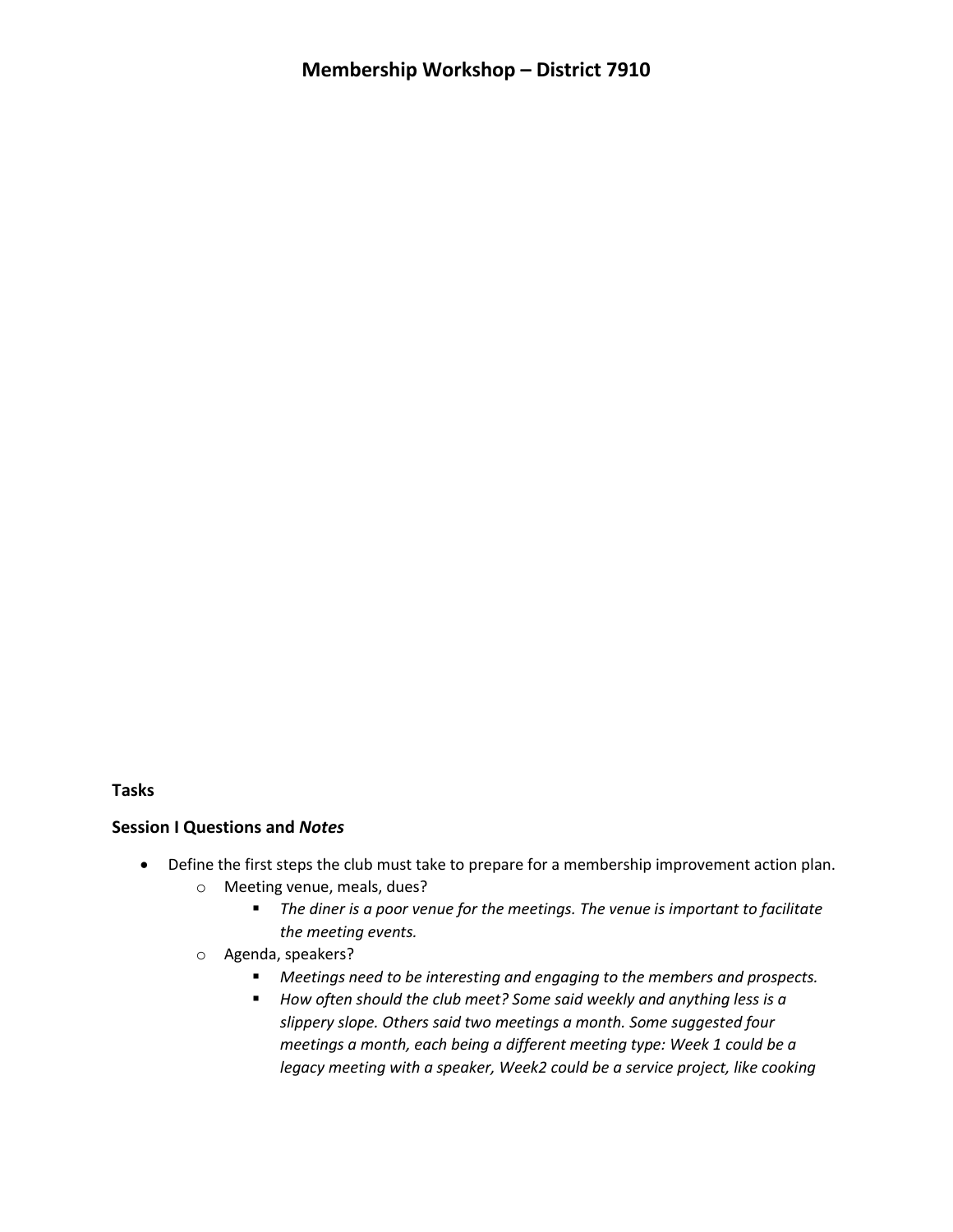*lunch at a soup kitchen, Week3 could be a community meeting, Week 4 could be a fun social evening.*

- o Visioning and Club Objectives?
	- *District visioning is a valuable tool available to help clubs get consensus on club objectives.*
- o Public Relations, social media, brochures?
	- *Clubs need to have a social media presence, in not a full blown strategy. This would include a web site and a Facebook page.*
	- *The club needs to be visible in the community with service projects and Fund Raisers, as well as in the local papers and news outlets.*
	- *Working with the National Honor Society can yield a partner to generate interesting service projects and families that have potential members.*
	- *Find an intern from a community college to work on the web page and Facebook page.*
- o What are the community needs the members would like to satisfy?
	- *The community has a list of needs. Rotary and Rotarians should be able to organize fund raisers and service projects to address those needs.*

#### **Session II Questions and** *Notes*

- Define the types of members Hopkinton should target.
	- o What classifications should the Hopkinton Club search for?
		- *Government and public organizations would seem to be an obvious target. Fill in missing classifications. Clergy is another type of member. Doctors and Dentists too. Mortgage brokers and bankers.*
	- o What types of members do they want and need?
		- *In general, they need younger members that want to provide service to the community.*
		- *Corporate memberships should be investigated.*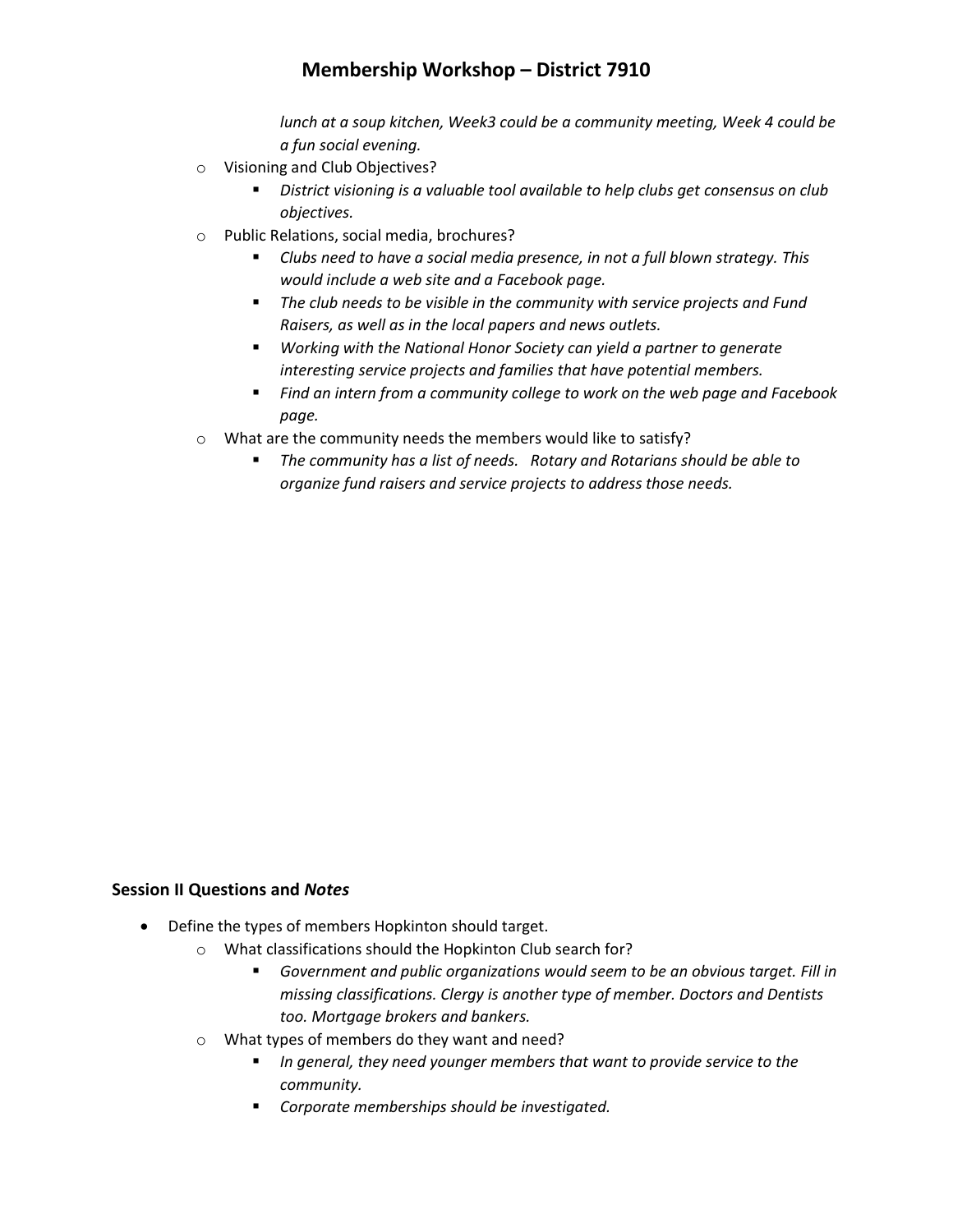- o What sort of members should be brought in at the early stages?
	- *Members that lower the average age and diversify the membership.*
	- *Empty nesters?*
	- .
- Define the sources of potential members.
	- o How can the club begin to research the sources of potential members?
		- *Look at other organizations in the community. Ask the District for hel.*
	- o Where will they get the names of folks?
		- *Lists from community organizations, phone directories, etc.*
	- o How will the rank order the names?
		- *Names could be ranked by the desired demographics.*
- Develop a target list of potential members.
	- o *What is the glue for Rotary? Service? Fund Raising?*

#### **Session III Questions and** *Notes*

- Develop a strategy for contacting potential members.
	- o *Invite potential members to meetings through email and phone calls. Hold service events like STOP HUNGER NOW to develop a list of service minded individuals in the community.*
	- o *Chamber of Commerce – Maybe join?*
- What is the rate the club should plan on bringing in new members?
	- o *Probably only a few each year to start. Member retention is as important as recruiting new members. Members need to be engaged in projects and club activities and duties to help make them feel like they belong.*